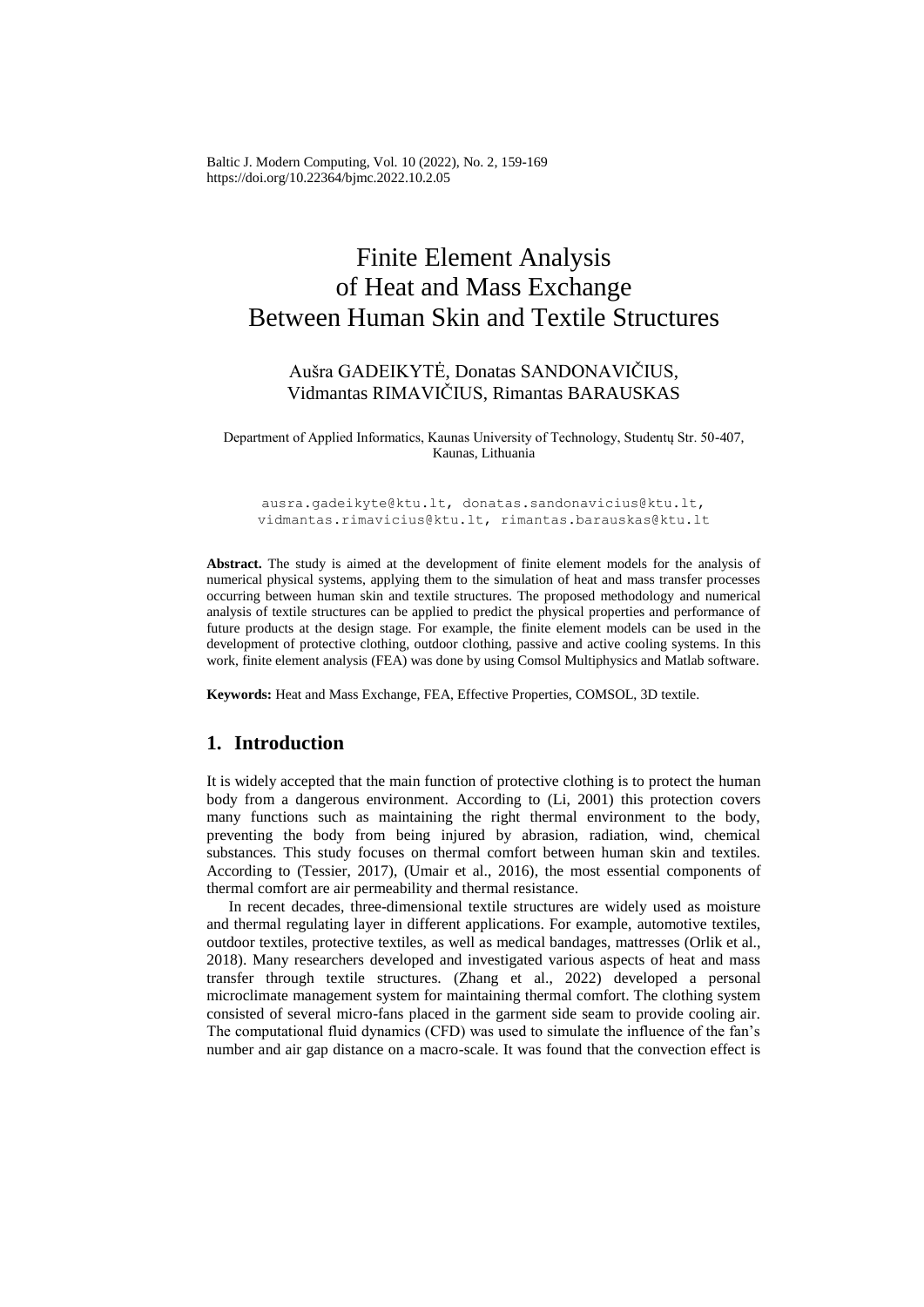enhanced by the increase in the fan's numbers, but the fans' cooling effect varies a lot because of various air gap distances (Zhang et al., 2022). (Shen et al., 2021) created a torso thermal manikin model to solve the heat and flow transfer through cold protective clothing under various ambient conditions. The simulations were done using the CFD approach. The simulations allowed researchers to investigate the effect of environmental temperature and clothing thickness on heat and mass transfer. (Siddiqui and Sun, 2017) proposed conjugated heat transfer finite element model to predict the effective thermal conductivity and thermal resistance of plain weft knitted fabric on a micro-scale. Finite element analysis was performed by using Abaqus/CAE software. (Kangro, 2018) analytically and numerically investigated 1-D non-stationary diffusion-convection problem in a layered domain. During the study, the conservative averaging method that was reduced to the initial value problem of ODEs using the integral exponential type splines was applied. The study was performed using Matlab software. (Puszkarz and Machnowski, 2020) numerically studied the safety and thermal comfort of protective clothing used by firefighters. Two multilayer structures that are used in thermal protective clothing were analyzed by using Solidworks Flow Simulation software. The simulation allowed to predict heat transfer index and heat transmission factor. The outcomes demonstrated a good agreement with experimental data. In research work (Puszkarz and Krucińska, 2018) computational techniques were used to determine the air permeability coefficient of the double-layer knitted fabrics. It was found that the air permeability of the knitted fabric strongly depends on the thickness and geometrical parameters of the yarn. (Angelova et al., 2011) numerically analyzed the transverse permeability of a textile woven structure. The flow in the through-thickness direction of the woven structures was depicted as jet systems. The simulations were performed using Fluent software, which allows solving the set of Reynolds averaged Navier-Stokes equations.

To sum up, modern finite element computing technologies provide a highly realistic representation of the physical processes. In most cases, the outcomes of computer simulations are sufficiently adequate and reliable enough to allow simulations to take the place of many field experiments. In this study, finite element models are developed to predict air permeability and thermal resistance coefficients of different textile structures including 3D textile on a micro-scale. The computational simulations were performed using Comsol Multiphysics and Matlab software.

## **2. Computational Methods**

#### **2.1. Model development**

Computational models such as finite element models facilitate an understanding of physical processes that are often difficult to achieve in other ways. For example, it is difficult to measure temperature due to the complex internal structure of the textile.

According to (Datta and Rakesh, 2009) the essential step of modeling is a physical problem formulation into a mathematical analog (an equivalent mathematical formulation). The general flowchart of the essential computational modeling steps is shown in Fig. 1. Finite element analysis consists of three main steps: pre-processing, processing, and post-processing. Typically, the required data on what to solve and how to solve in finite element software is covered in the pre-processing step (Datta and Rakesh, 2009). In the processing step, the governing partial differential equations are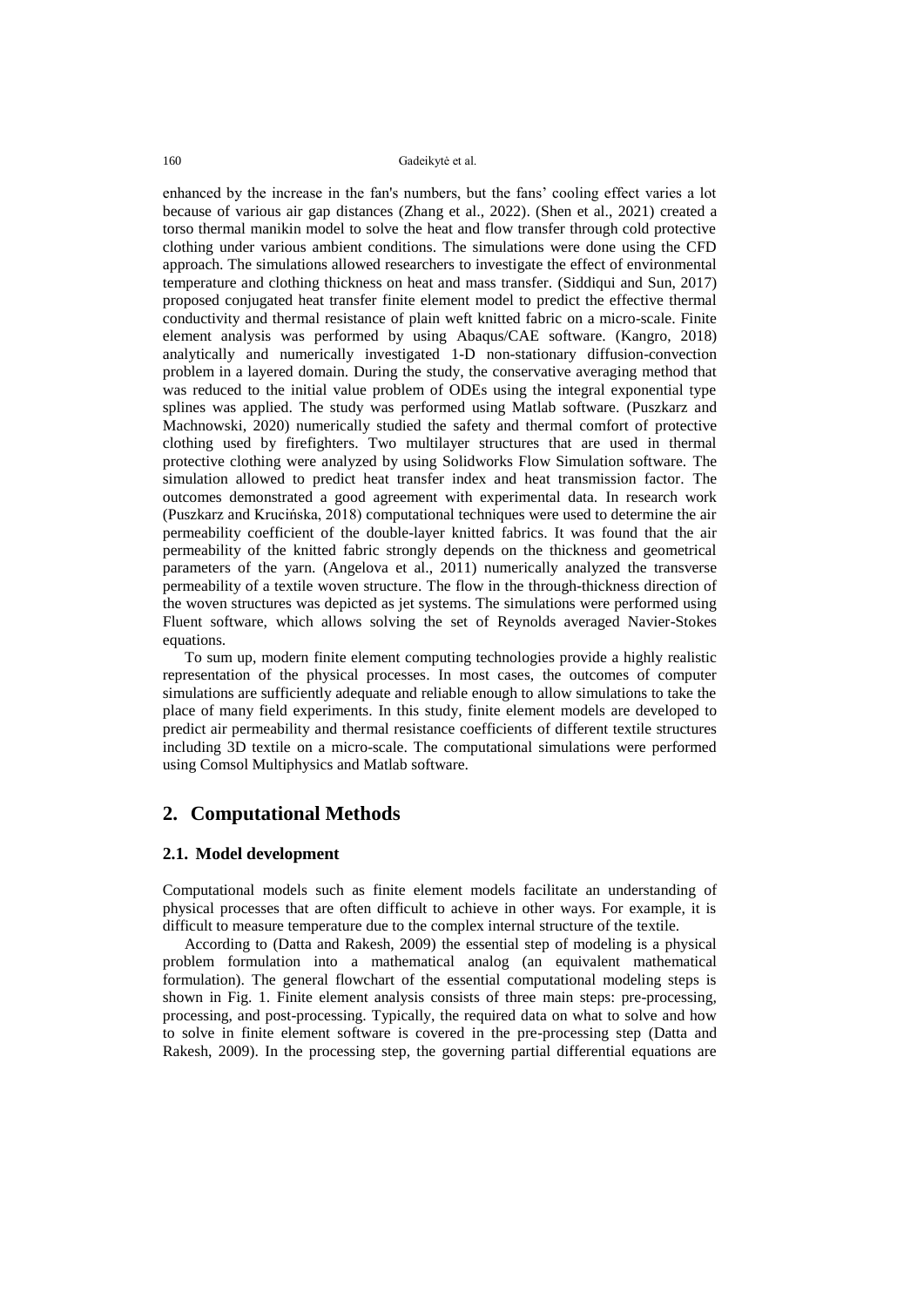modified into a system of algebraic equations and the unknown values (such as temperature, velocity, etc.) are calculated. Finally, the post-processing step includes visualizing the solution obtained from the previous step (Datta and Rakesh, 2009).



Figure 1. The flowchart of the essential computational modeling steps.

A flowchart for model development of pre-processing, processing, and postprocessing steps are depicted in Fig. 2. For all of these steps, the finite element software COMSOL multiphysics will be used in this investigation. However, due to some limitations in the post-processing step, the final results will be displayed using Matlab software.



**Figure 2.** The flowchart of the finite element analysis process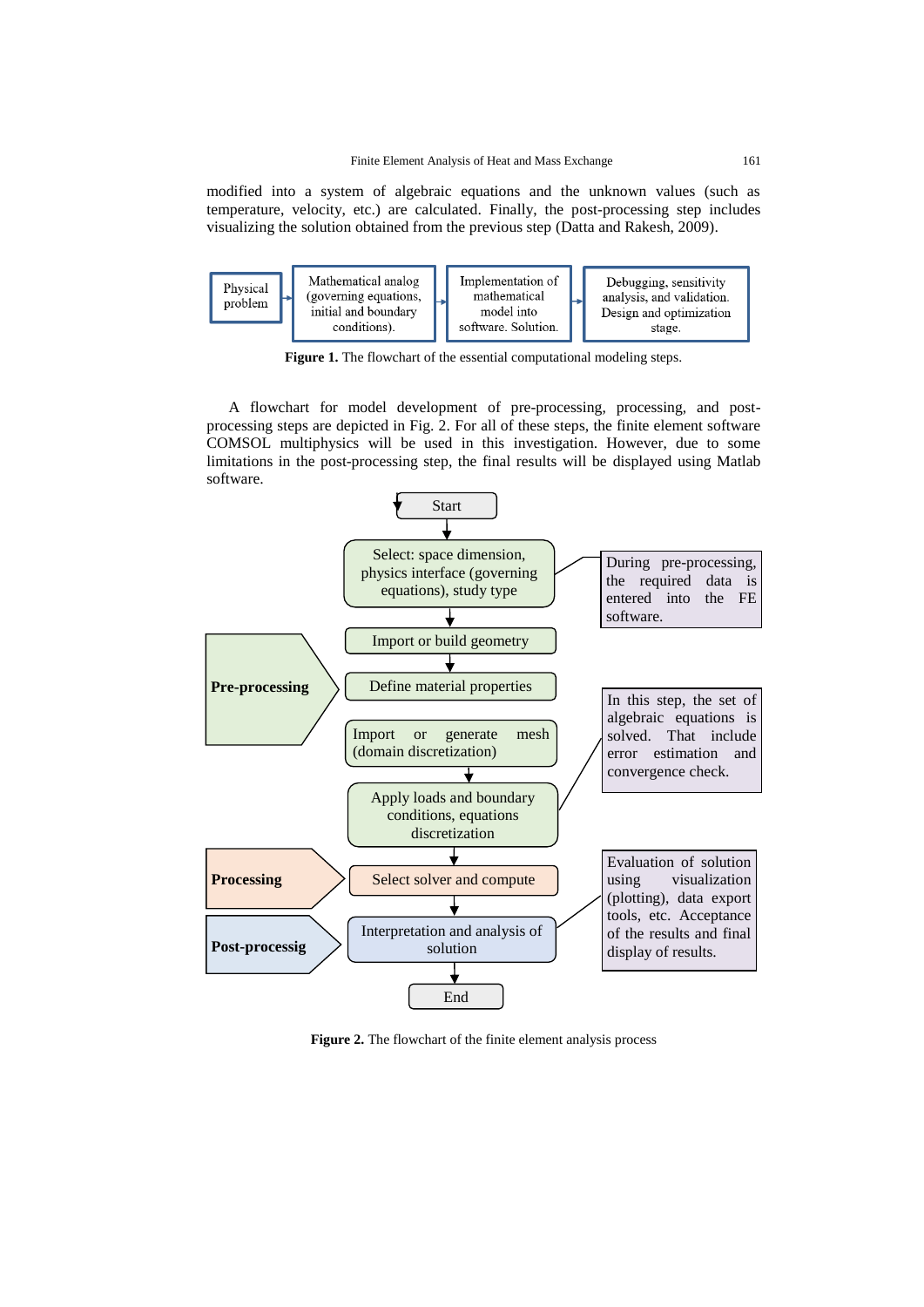#### **2.2. A representative volume element of the textile structure**

In this work, 3D steady-state finite element models were developed to evaluate air permeability (AP) and thermal resistance  $(R<sub>ct</sub>)$  coefficients of different textile structures. A representative volume element (RVE) was created according to (Zupin et al., 2011) air permeability measurements of one-layer textile structures see Table 1. The air permeability experiment was done with the Air Permeability tester FX 3300 Labotester III (Textest Instruments).

In this study, two plain weave samples were examined in order to recreate an RVE of a one-layer textile. More details are presented in our previous work (Gadeikytė et al., 2022). Fig. 3. Illustrates different RVE that consists of the fluid and textile domain. *Model x\_a* and *Model x\_c* indicate a single-layer textile structure, *Model x\_b* and *Model x\_d* represent two-layer textile structures. Furthermore, *Model x\_e* depicts simplified 3D textile geometry. It should be noted, that in fluid flow modeling, the properties of textile material do not influence the computational solution.

**Table 1.** Measured construction parameters (Zupin et al., 2011)

 $\overline{\mathbf{v}}$ 

| Sample<br>number | Measured<br>warp density<br>(ends/cm) | Measured<br>weft density<br>(picks/cm) | Thickness<br>(mm) | Measured air<br>permeability<br>(mm/s) | Coeff.<br>of var.<br>$(\%)$ |
|------------------|---------------------------------------|----------------------------------------|-------------------|----------------------------------------|-----------------------------|
|                  |                                       | 20                                     | 0.438             | 1.571.67                               | 1.58                        |
|                  | 28                                    |                                        | 0.468             | 1.268.33                               | 1.42                        |
|                  |                                       |                                        |                   |                                        |                             |

 $\overline{\mathbf{v}}$ 



**Figure 3.** The general representation of RVE

where x denotes the sample number, the letter a, b, c, d, e indicates the geometry modification.

### **2.3. Governing equations of air permeability modeling**

The numerical prediction of the air permeability (AP) coefficient through textile was done under the assumption that the fluid flow is incompressible Newtonian single-phase flow. In order to evaluate the air permeability (AP) coefficient of textile structure, the set of Navier–Stokes equations (Eq. 1) with the continuity equation (Eq. 2) were set in the fluid domain  $(\Omega_1)$ , and Brinkman equations (Eq. 3) with the continuity equation (Eq. 2) were applied in the textile domain  $(\Omega_2)$ . Following (Elgeti and Sauerland, 2014), Eq. 1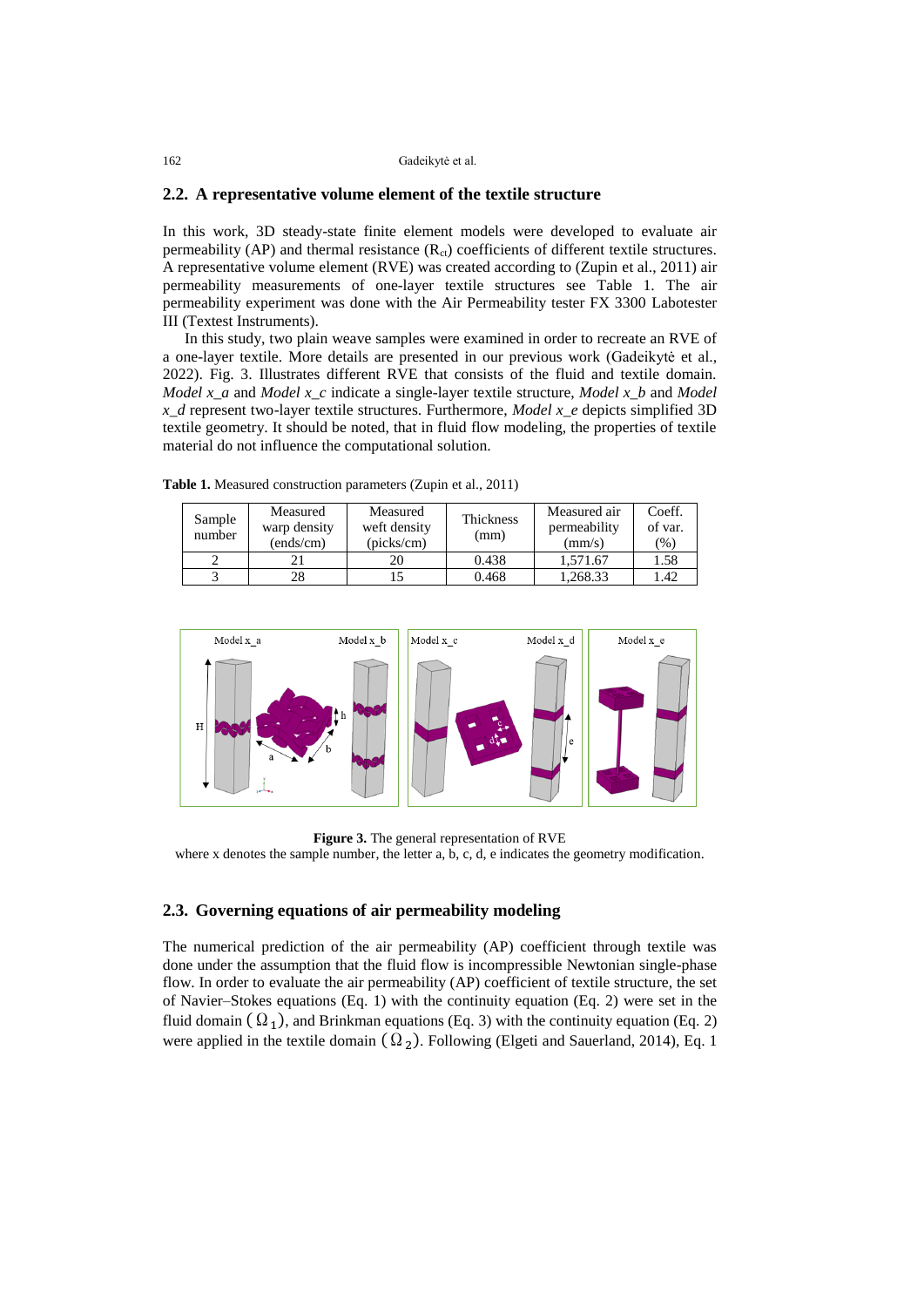consists of the inertia (convection) term  $(u \cdot \nabla)u$ , divergence of the stress  $-pI +$  $\mu(\nabla \mathbf{u} + (\nabla \mathbf{u})^T)$ , and external forces **F**. It should be noted, it was assumed that there are no external forces. Furthermore, the term  $−∇pI$  denotes the pressure difference forces.

$$
\rho(\mathbf{u} \cdot \nabla)\mathbf{u} = \nabla \cdot \left[ -p\mathbf{I} + \mu (\nabla \mathbf{u} + (\nabla \mathbf{u})^{\mathrm{T}}) \right] + \mathbf{F} \text{ in } \Omega_1,
$$
\n
$$
\rho \nabla \cdot (\mathbf{u}) = 0 \text{ in } \Omega_1, \Omega_2, \quad (2)
$$
\n
$$
\frac{\rho}{\varepsilon_p} \left( (\mathbf{u} \cdot \nabla) \frac{\mathbf{u}}{\varepsilon_p} \right) = \nabla \cdot \left[ -p\mathbf{I} + \frac{\mu}{\varepsilon_p} (\nabla \mathbf{u} + (\nabla \mathbf{u})^{\mathrm{T}}) \right] - (\mu \mathbf{K}^{-1}) \mathbf{u} \text{ in } \Omega_2.
$$
\n(3)

Where  $\varepsilon_p$  – porosity, **K** local permeability tensor in m<sup>2</sup>, the term  $\frac{\mu}{\varepsilon_p}$  is defined as

effective viscosity, ρ – fluid (air) density, **u** – velocity. The Brinkman equation (Eq. 3) requires the local permeability **K** coefficient. The local permeability of a porous medium can be determined according to the analytical formulas proposed by (Gebart, 1992) or from well known Kozeny-Carman equation. In this work, the local permeability **K** and porosity  $\varepsilon_p$  values were used from literature (Pezzin, 2015).

The boundary conditions  $\partial \Omega$  that were applied in the finite element model were based on ISO 9237:1995 (E) standard. The difference between inlet and outlet boundaries was set to 200 Pa according to (Zupin et al., 2011) measurement. A more detailed analysis of boundary conditions was presented in our previous work (Gadeikytė et al., 2022), Table 2, and Fig. 4.



**Figure 4.** Boundary conditions of a unit cell of three-dimensional textile

In this study, the coarse mesh was automatically applied for the approximated geometry domain (*Model x\_c, Model x\_d, and Model x\_e*) and the coarser mesh was set to close to the real geometry (*Model x\_a* and *Model x\_b*). The set of Navier–Stokes and Brinkman equations was solved by using the stationary nonlinear solver that uses Newton's method combined with a direct PARDISO solver. The first-order discretization for velocity and pressure approximation was applied.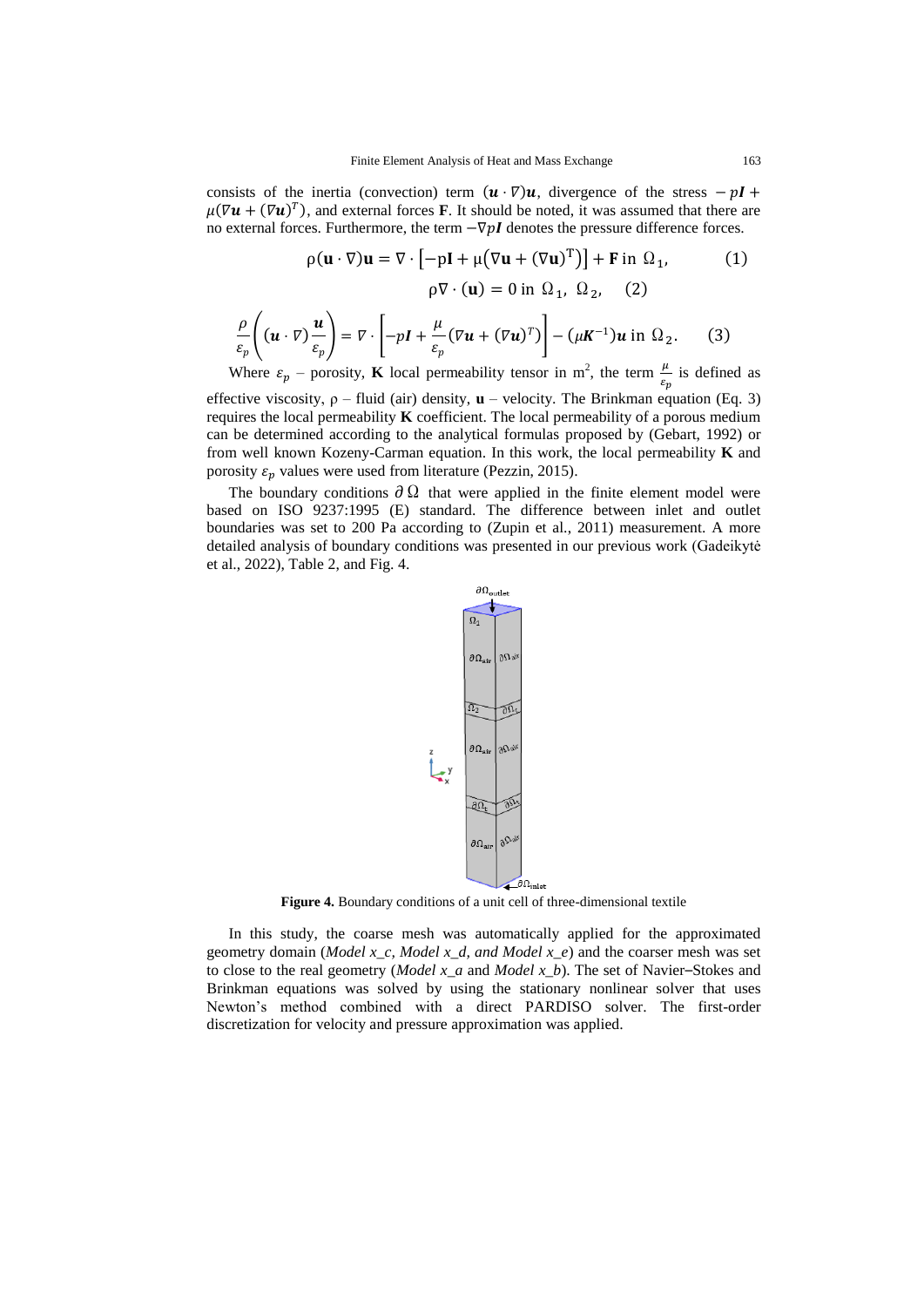For validation purposes, the air permeability model was simplified and compared with the analytical solution proposed by (Gebart, 1992). The analytical transverse local permeability was obtained according to Eq. 4.

$$
K_{\parallel} = \frac{8R^2}{c} \frac{(1 - V_f)^3}{V_f^2},
$$
 (4)

where R – radius of fiber,  $V_f$  – fiber volume fraction and c denotes equivalent Kozeny constant (Gebart, 1992).

|  | <b>Surface</b>                     | <b>Boundary conditions</b>                                                                                                                                                                                                                                                    | <b>Settings and assumptions</b>                                                                                                                                                                                                                                                                                                                                                                                                                                         |  |
|--|------------------------------------|-------------------------------------------------------------------------------------------------------------------------------------------------------------------------------------------------------------------------------------------------------------------------------|-------------------------------------------------------------------------------------------------------------------------------------------------------------------------------------------------------------------------------------------------------------------------------------------------------------------------------------------------------------------------------------------------------------------------------------------------------------------------|--|
|  | on $\partial\Omega_t$<br>$u=0$     |                                                                                                                                                                                                                                                                               | Wall condition: no slip. No-slip condition<br>is assumed on the 3D textile surface. The<br>fluid (air) velocity on this surface is zero.                                                                                                                                                                                                                                                                                                                                |  |
|  | on $\partial\Omega_{\text{air}}$   | $\mathbf{u} \cdot \mathbf{n} = 0$<br>$K_n - (K_n \cdot n)n = 0$<br>$K_n = Kn$<br>In the case of the air domain:<br>$\mathbf{K} = \mu (\nabla \mathbf{u} + (\nabla \mathbf{u})^T)$<br>In case of porous<br>media<br>domain:<br>$K = \frac{\mu}{\mu} (\nabla u + (\nabla u)^T)$ | Wall condition: slip. A slip condition is on<br>the air surface that has no contact with the<br>3D textile layer.                                                                                                                                                                                                                                                                                                                                                       |  |
|  | on $\partial\Omega_{\text{inlet}}$ | $\begin{cases} n^T[-pl + K]n = -\stackrel{\wedge}{p_0} \\ p_0 \ge p_0, \mathbf{u} \cdot \mathbf{t} = 0 \end{cases}$<br>$p_0 = 200Pa$                                                                                                                                          | <b>Inlet</b> (suppress backflow). According to<br>the experiment, the pressure difference is<br>200 Pa. The pressure condition $p_0 =$<br>200 Pa on $\partial\Omega_{\text{inlet}}$ surface was set on. In this<br>simulation, two pressure boundary<br>conditions on $\partial\Omega_{\text{inlet}}$ and $\partial\Omega_{\text{outlet}}$ surface<br>were set on. For the solver, it takes extra<br>time to recalculate velocity $(\mathbf{u} \cdot \mathbf{t} = 0)$ . |  |
|  | on $\partial\Omega_\text{outlet}$  | $\begin{cases} [-pI + K]n = -\hat{p}_0 n \\ \hat{p}_0 \le p_0 \\ p_0 = 0 \text{Pa} \end{cases}$                                                                                                                                                                               | <b>Outlet.</b> Relative pressure $p_0 = 0$ Pa on<br>$\partial \Omega_{\text{outlet}}$ surface was set on. Physical<br>meaning is that absolute pressure is equal to<br>the reference pressure $(1$ [atm]). It can be<br>expressed as: $p_A = p_{ref} + p_0$ .                                                                                                                                                                                                           |  |

**Table 2.** Boundary conditions AP based on (Gadeikytė et al., 2022)

Numerical simulations were done by investigating 2D finite element model considering that fibers are impermeable, the Reynolds number is low (*Re* << 1), there are no external forces, no inertia effect. Furthermore, the Navier–Stokes momentum and mass conversation equations (see Eq. 1, Eq. 2) are reduced to the set of Stokes equations (see Eq. 5) (Geoffre et al., 2020).

$$
\nabla \cdot [-p\mathbf{I} + \mu (\nabla \mathbf{u} + (\nabla \mathbf{u})^T)] = 0, \text{ in } \Omega_s \tag{5}
$$
  

$$
\nabla \cdot \mathbf{u} = 0.
$$

The boundary conditions of Stokes flow are demonstrated in Fig. 5. The fluid properties were selected according to (Geoffre et al., 2020), (Nabovati et al., 2010)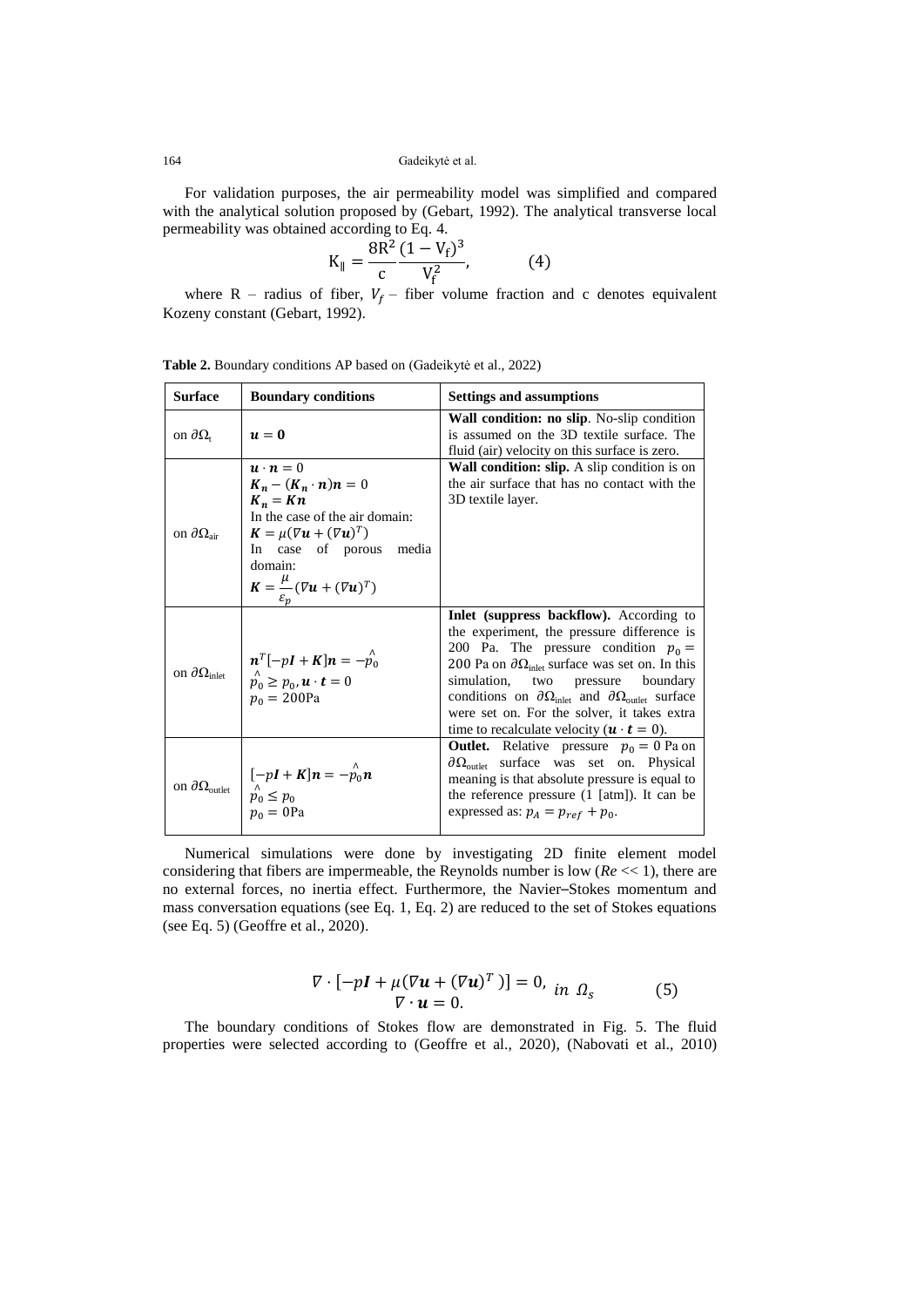investigations. The local permeability coefficient was determined by applying Darcy's law. This part of the study can be used to determine the local permeability coefficient **K** that requires the Brinkman equation. The findings of the local permeability coefficient are shown in Fig. 5. It illustrates a good agreement between the analytical solution and the simplified case of the AP model. It should be noted, that the relative error does not exceed 4 %.



**Figure 5.** RVE with boundary conditions a) and results of local permeability coefficient b)

### **2.4. Governing equations of thermal resistance modeling**

The experimental thermal resistance  $R<sub>ct</sub>$  coefficient can be obtained according to ISO 11092:2014 standard. According to (Tessier, 2017) ISO 11092 is often referred to as the "skin model." It imitates the heat transfer through the skin. In this work, the numerical modeling of thermal resistance measurement was based on Sweating Guarded Hot Plate M259B method. In this method, the experiment of the  $R<sub>ct</sub>$  coefficient requires that the temperature of the measuring unit be set to 35  $^{\circ}$ C, the ambient air temperature - 20  $^{\circ}$ C, and relative humidity - 65%.

In Comosol Multiphysics software, R<sub>ct</sub> coefficient can be investigated by using *Heat transfer in solids and fluids (.ht)* interface. The governing equations of the model are based on energy conservation (see Eq. 6), where  $C_p$  is specific heat capacity, Q stands for the overall heat transfer,  $q = -k\nabla T$ , where k denotes the thermal conductivity of the fluid-solid mixture (COMSOL, 2018).

$$
\rho C_p \mathbf{u} \cdot \nabla T + \nabla \cdot \mathbf{q} = Q. \tag{6}
$$

The numerical model was done under the assumption that the flow is a stationary nonisothermal flow. Furthermore, the heat is transferred due to conduction. The fluid is air and the textile is made from polyester.

The boundary conditions of thermal resistance are summarized in Table 3. The model's geometry with boundary conditions is illustrated in Fig. 6. Furthermore, during the simulation normal mesh size was automatically applied in all heat transfer simulations. Moreover,  $R<sub>ct</sub>$  coefficient might be obtained from Eq. 7. The equivalent formula in Comsol environment is *(aveop1(T)-aveop2(T))/aveop1(ht.ntflux),* where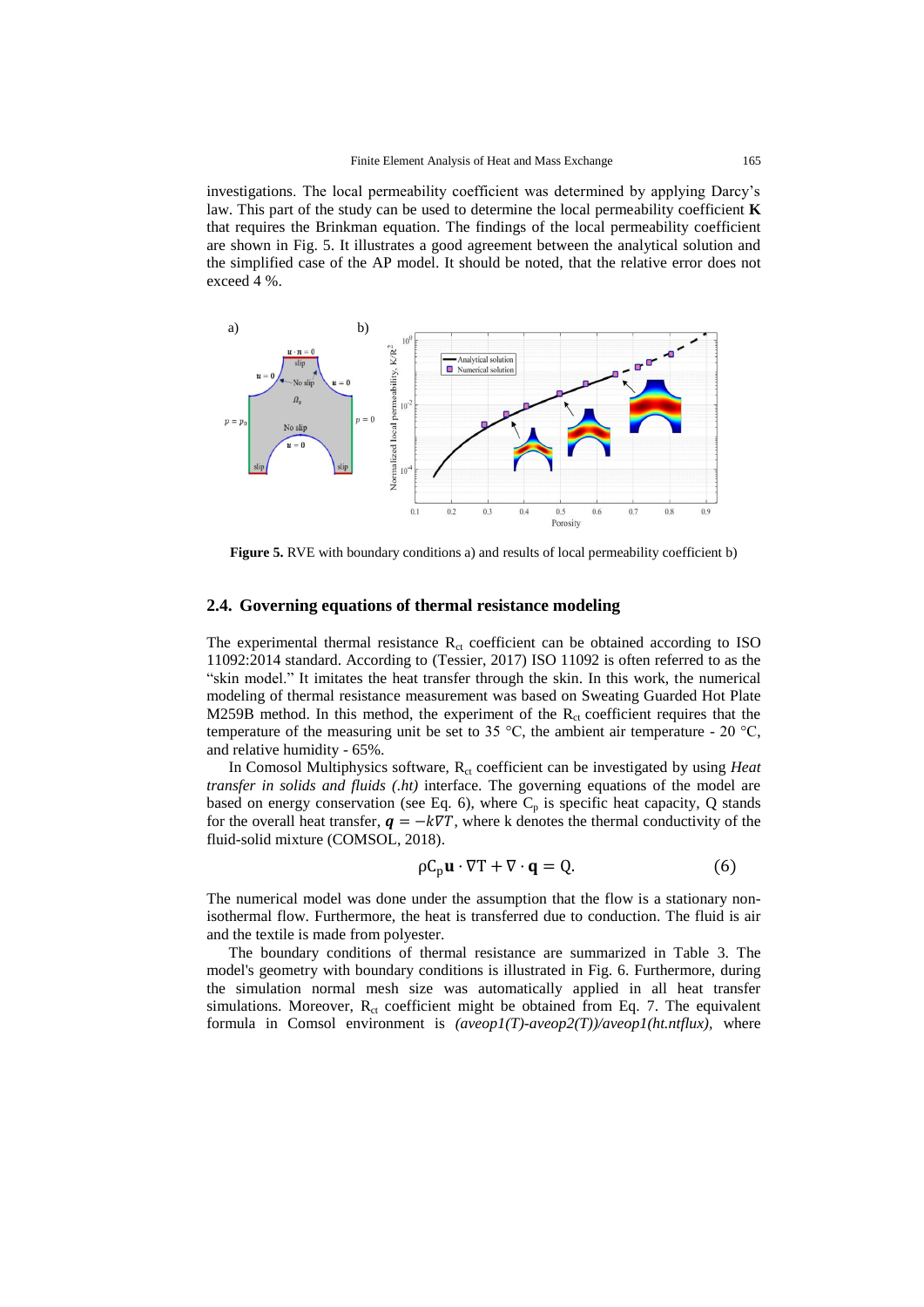*aveop1(), aveop2()* are the average operators on  $\partial\Omega_{\text{inlet}}$  and  $\partial\Omega_{\text{outlet}}$ , *ht.ntflux* stands for normal total heat flux.

$$
R_{ct} = \frac{\Delta T}{Q/A}.\tag{7}
$$

Where Q stands for the heat flow, A – the surface area, and  $\Delta T$  is the temperature difference.



**Figure 6.** Boundary conditions of single-layer textile and positions of operators

**Table 3.** Boundary conditions of  $R_{ct}$  model

| Surface                                             | Boundary conditions | Settings and assumptions                            |  |
|-----------------------------------------------------|---------------------|-----------------------------------------------------|--|
| on $\partial$ Ωinlet                                | $T = 35 °C$         | <b>Temperature.</b> The constant temperature        |  |
|                                                     |                     | T = 35 °C was applied on $\partial \Omega$ inlet    |  |
|                                                     |                     | surface, which represents skin.                     |  |
| on $\partial$ Ωoutlet                               | $T = 20 °C$         | <b>Temperature.</b> The constant temperature        |  |
|                                                     |                     | $T = 20$ °C was applied on $\partial \Omega$ outlet |  |
|                                                     |                     | surface.                                            |  |
| on $\partial\Omega_t$ $\partial\Omega_{\text{air}}$ | $-n \cdot q = 0$    | <b>Thermal insulation.</b> A zero flux is           |  |
|                                                     |                     | applied to the external boundaries.                 |  |

## **3. Numerical Results**

The post-processing analysis was done using Matlab software. The main results of finite element simulations are average air permeability (AP) and thermal resistance  $R_{ct}$ coefficients on a micro-scale. Furthermore, distributions of air velocity and temperature flow through textile structures.

The AP coefficients through 3D textile are depicted in Fig. 7. The summary of obtained AP coefficients is shown in Table 4. Column Error indicates relative error between experimental data (Zupin et al., 2011) and numerical simulations. It was found that the relative error was less than 7.53 % when close to the real geometry (*Model 2\_a* and *Model 3\_a*) was used. 3D textile models (*Model 2\_e* and *Model 3\_e*) demonstrate that the resistance to air flow increases by adding a spacer yarn.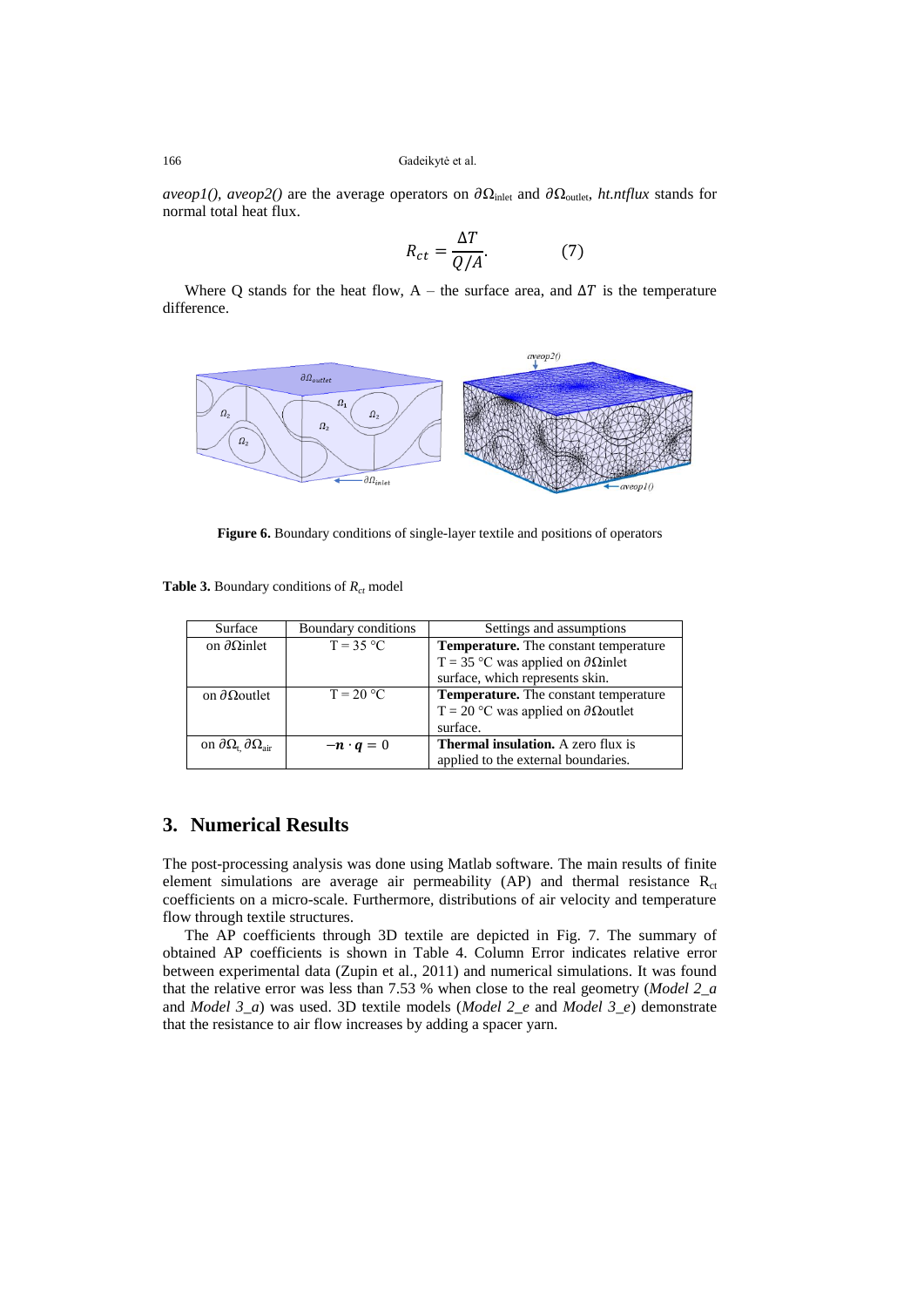| Model         | <b>Description of geometry</b>                | $AP,$ mm/s | Error, % |
|---------------|-----------------------------------------------|------------|----------|
| Model 2 a     | 1 layer / structural density 21/20            | 1,645.6    | 4.7039   |
| Model 3 a     | 1 layer / structural density 28/15            | 1.363.8    | 7.5272   |
| Model 2 b     | 2 layer / structural density 21/20            | 972.34     |          |
| Model 3 b     | 2 layer / structural density 28/15            | 778.21     |          |
| $Model\ 2\ c$ | Simplified 1 layer / structural density 21/20 | 1.613.6    | 2.6679   |
| Model $3c$    | Simplified 1 layer / structural density 28/15 | 1.220.3    | 3.7869   |
| Model 2 d     | Simplified 2 layer / structural density 21/20 | 974.14     |          |
| Model 3 d     | Simplified 2 layer / structural density 28/15 | 706.71     |          |
| Model 2 e     | 3D textile model based on Model 2 d           | 948.83     |          |
| Model $3$ e   | 3D textile model based on <i>Model 3 d</i>    | 701.49     |          |



**Figure 7.** The average air permeability coefficient through-thickness and velocity field distribution of *Model 2\_e*



**Figure 8.** Temperature distribution of *Model 3\_e* (solid matrix-polyester, fluid matrix- air) and distribution of element size, µm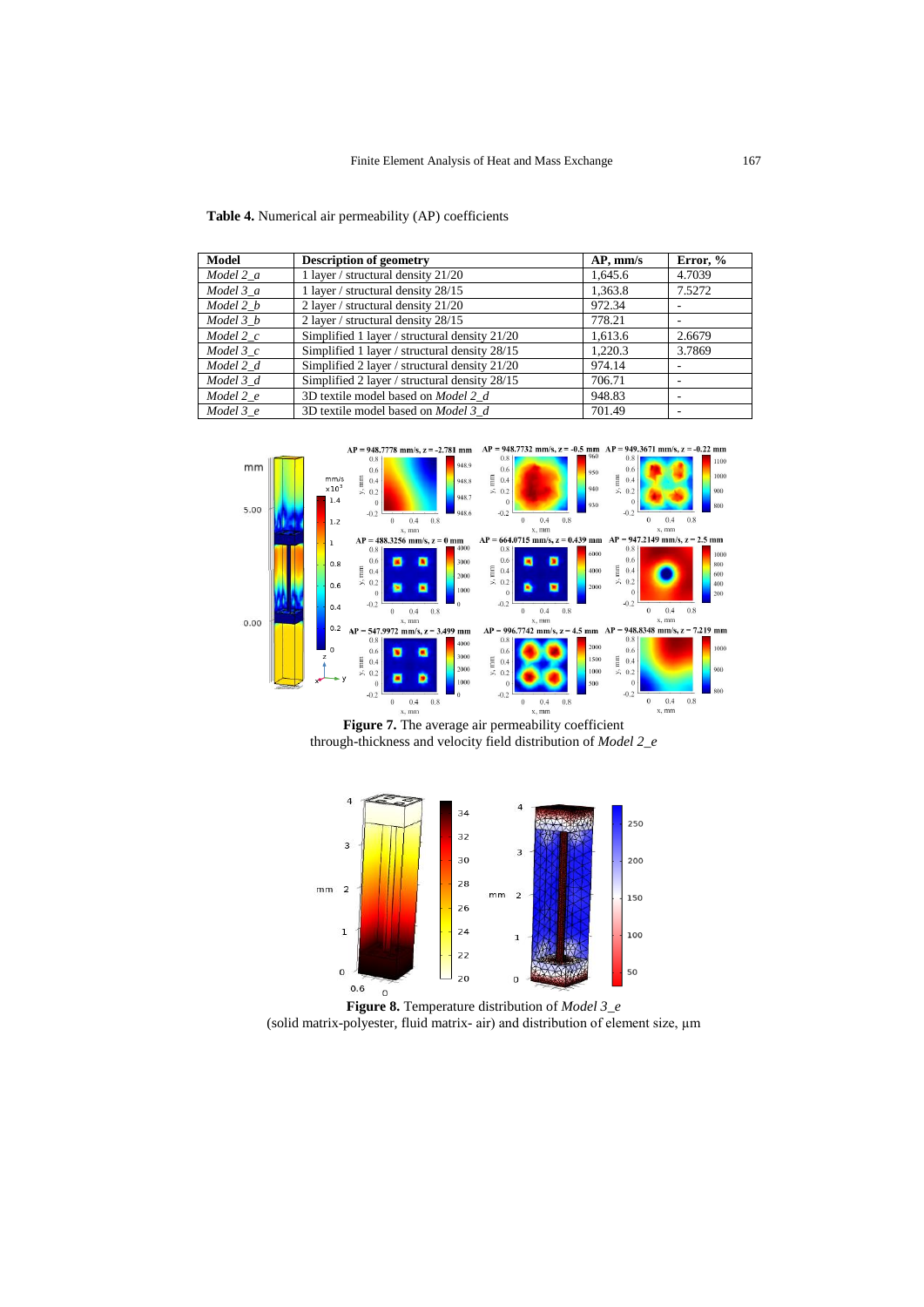

**Figure 9.** The temperature distribution of *Model 2\_a* (solid matrix-polyester, fluid matrix-air), and on the right, the element size distribution in µm

Moreover, it was found that thermal resistance  $R<sub>ct</sub>$  coefficients of 3D textile structures made from polyester are 0.112 and 0.109 respectively to *Model 2\_e* and *Model 3\_e*. According to literature (Barauskas and Abraitiene, 2011), the measured thermal resistance coefficient is  $0.118$  (K $\cdot$ m<sup>2</sup>)/W of 3D textile made from polyester. However, the main reason for different results is the different thickness of the sample. Also, 3D textile structures can be made from different types of yarn, including bioceramic additives. The thermal distributions are illustrated in Fig. 8 and Fig. 9.

## **4. Conclusions**

The proposed methodology allows predicting the air permeability (AP) and thermal resistance  $(R_{ct})$  coefficients on a micro-scale. These finite element models can be used in the development of protective clothing in the early design stage.

The finite element models demonstrated a good agreement with experimental data found in the literature. In addition, the models can be easily expanded to include various configurations of geometries or environmental conditions.

## **References**

- Angelova, R. A., Stankov, P., Simova, I., Aragon, I. (2011). Three dimensional simulation of air permeability of single layer woven structures. *Central European Journal of Engineering*, *1*(4), 430–435. https://doi.org/10.2478/s13531-011-0042-5
- Barauskas, R., Abraitiene, A. (2011). A model for numerical simulation of heat and water vapor exchange in multilayer textile packages with three-dimensional spacer fabric ventilation layer. *Textile Research Journal*, *81*(12), 1195–1215. https://doi.org/10.1177/0040517510392468
- COMSO. (2018). *COMSOL Multiphysics Reference Manual* (No. Version: COMSOL 5.5). Retrieved from
- https://doc.comsol.com/5.5/doc/com.comsol.help.comsol/comsol\_ref\_mesh.15.18.html Datta, A., Rakesh, V. (2009). *An Introduction to Modeling of Transport Processes. Applications to*
- *Biomedical Systems.* (W. M. Saltzman & S. Chien, Eds.). Cambridge University Press. Elgeti, S., Sauerland, H. (2014). Deforming fluid domains within the finite element method. *Archives of Computational Methods in Engineering*, 4. Retrieved from

https://arxiv.org/pdf/1501.05878.pdf